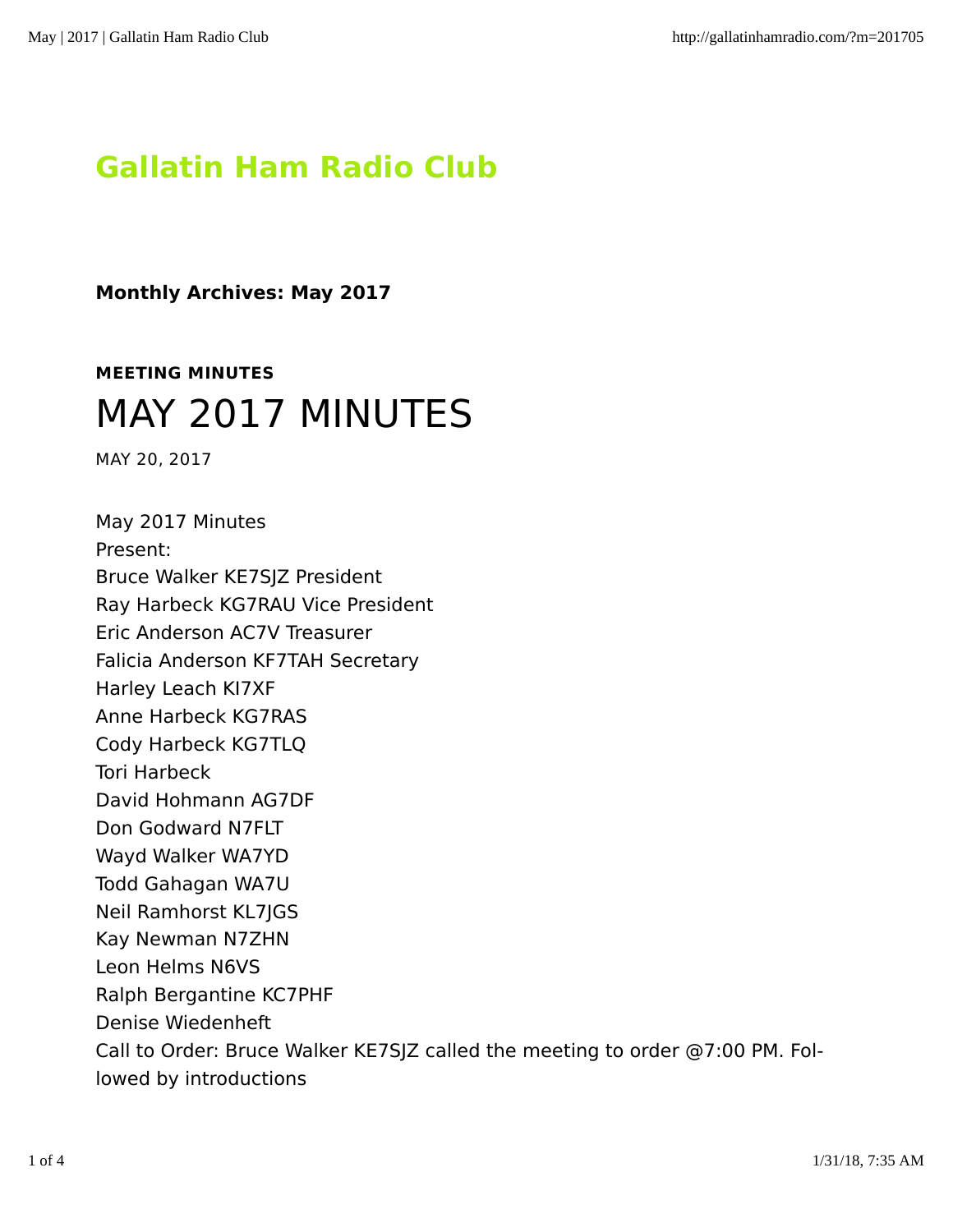Minutes: Minutes accepted

Treasurer's report: Beginning Balance of \$1,424.26, collected \$20.00 in dues, spent \$130.00 for club PO Box. Ending balance of \$1,312.26

-Remember Dues for 2017; \$10 for student, \$20 for single member, \$25 for fam‐ ily. Please give check or cash to Eric Anderson AC7V, there is no PayPal account at this time

Ham test: Next test June 3rd.

ERA: Repairs on the Buck Ridge Repeater will be made soon. Received grant for a new antenna at Crazy Mountain Ranch

-Remember Dues for 2017, suggested annual \$30, can be paid online with Pay‐ Pal. MRLA dues go to Harley Leach KI7XF

SAR: Don Godward N7FLT-Nothing lately

88 Net: Net has been the same. MRLA net/snowbird link, out of Utah is on Tues‐ days. The net starts at 8 pm. Montana checkins welcomed around 8:20/8:30ish Foxhunt: Harley Leach KI7XF- Had one ending at Murdock's, three people showed up

HF: Not too good

MSU Ham; nothing reported

Club-

Class-

Old Business:

• Ham/Prepper Fest: Ray Harbeck KG7RAU-Working on renting Building One in the fairgrounds, September 9th 9am -5pm. Table can be rented for \$10, Free en‐ try. There will be a raffle. Club needs to ensure this event for liability of \$1 Mil‐ lion.

• Antenna/home owner's bill: Holding until decisions are made

• Lone Peak Repeater: Neil Ramhorst KL7JGS -Building was struck by lighting and took out two transmitters. Owners wife is worried about liability, so everything might have to be pulled

• Gardiner/Livingston/Paradise Valley repeater: Harms and Harley are going to check it out

• For Sale: Two TS430's, mid 80's, from the middle school ham club. Asking \$250-\$350. Update: One has been sold one still available. Money will be donated to the Bridger Building. Contact Don Godward N7FLT for more info

• Field day: Pig is in the process